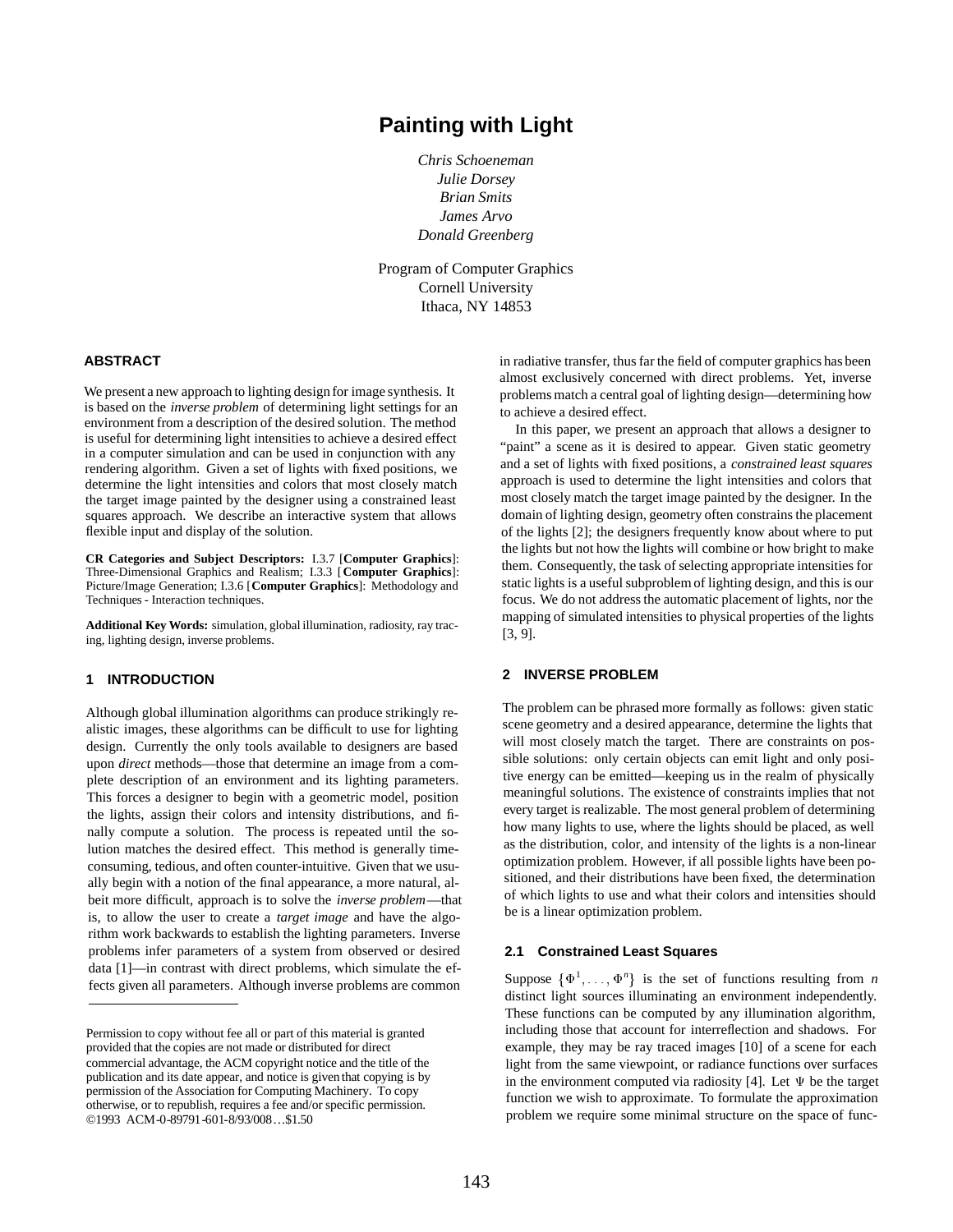tions. In particular, we require vector addition and scaling, which we define pointwise, as well as an inner product defined on pairs of functions (i.e. a symmetric positive definite bilinear form). From the inner product we gain the useful notion of the "size" of a function via the norm

$$
||\Phi|| = \sqrt{\langle \Phi , \Phi \rangle}, \tag{1}
$$

which provides a measure of error. The approximation problem can then be stated in terms of finding non-negative weights  $w_1, \ldots, w_n$ such that the function

$$
\widehat{\Psi} = \sum_{i=1}^{n} w_i \Phi^i \tag{2}
$$

minimizes the objective function  $||\Psi - \widehat{\Psi}||$ . Stated in this way, the problem is one of least squares. Its unique solution is easily expressed in terms of the inner products:

$$
\left[\begin{array}{ccc} \left\langle \Phi^1, \Phi^1 \right\rangle & \cdots & \left\langle \Phi^1, \Phi^n \right\rangle \\ \vdots & & \vdots \\ \left\langle \Phi^n, \Phi^1 \right\rangle & \cdots & \left\langle \Phi^n, \Phi^n \right\rangle \end{array}\right] \underbrace{\begin{bmatrix} w_1 \\ \vdots \\ w_n \end{bmatrix}}_{W} = \underbrace{\begin{bmatrix} \left\langle \Phi^1, \Psi \right\rangle \\ \vdots \\ \left\langle \Phi^n, \Psi \right\rangle \end{bmatrix}}_{b}.
$$
 (3)

The  $n \times n$  matrix *M* is the Gram matrix of the inner product, which consists of the coefficients of the normal equations [7]. The Gram matrix is non-singular if and only if the functions  $\{\Phi^1, \ldots, \Phi^n\}$  are linearly independent, which will normally be the case if all *n* lights produce distinct effects on the environment. Naturally, this excludes coincident light sources.

The remaining task is to define an appropriate inner product on the space of functions. Here we make use of the exact nature of the functions. If the functions assign intensities to a set of *p* discrete points, such as images consisting of *p* pixels, then the natural inner product is the *p*-dimensional vector dot product.

Alternatively, if the functions define surface radiance, the most natural inner product is the integral of the pointwise product of the functions. We further assume that the functions are piecewise linear, defined by interpolating a finite set of patch vertices. This representation is easily integrated yielding

$$
\left\langle \Phi^i, \Phi^j \right\rangle = \sum_{k=1}^{\nu} \Phi^i_k \alpha^2_k \Phi^j_k \tag{4}
$$

where *v* is the number of patch vertices,  $\alpha_k$  is proportional to the sum of all patch areas adjacent to the  $k^\text{th}$  vertex, and  $\Phi_k^i$  is the radiosity at vertex *k* due to light *i*. Under these assumptions, the *normal equations* can be written

$$
A^T D A w = A^T D \Psi \tag{5}
$$

where *A* is the  $v \times n$  matrix of the *n* vectors  $\Phi^i$ , and *D* is the  $v \times v$ diagonal matrix diag( $\alpha_1^2, \ldots, \alpha_v^2$ ) of the weights used for the inner product. With this definition,  $\|\Phi\|$  is proportional to the total power leaving all surfaces. Also, changes to the inner product are easily expressed as changes to *D*.

#### **2.2 Solving the Normal Equations**

The problem now is to solve the system of equations from Equation 5. This system contains *n* equations in *n* unknowns where *n*, the number of lights, is generally much smaller than the number of vertices in the environment or pixels in the image. Let  $M = A<sup>T</sup>DA$ 

and  $b = A^T D \Psi$  as in Equation 3. We chose to solve the system  $Mw = b$  using a modified Gauss-Seidel iteration.

There is no guarantee that the solution to the system has only positive entries. Simply clipping to zero after convergence is not a viable approach because negative values counteract some of the positive energy; ignoring them causes the environment to be too bright. To avoid this difficulty, we modify the Gauss-Seidel algorithm so that negative values are clipped to zero during each iteration. On the  $k+1$  iteration of the modified algorithm, the updated value of  $w_i$ is

$$
w_i^{(k+1)} = \max\left(\frac{b_i - \sum_{j=0}^{i-1} M_{ij} w_j^{(k+1)} - \sum_{j=i+1}^n M_{ij} w_j^{(k)}}{M_{ii}}, 0\right).
$$
 (6)

Since a zero value does not influence other entries of *w*, we are effectively ignoring that light while the iteration is producing a negative value for it. In practice, this approach always converges in the sense that the difference between two iterations goes to zero. An alternative method may be found in [6].

#### **3 IMPLEMENTATION**

Our implementation is based on surface radiance functions as opposed to images. The system is therefore view-independent, solving for light intensities that are meaningful in a global sense, not simply for a given view. Although the system does no automatic placement of lights, the user may modify light source positions and distributions at any time. However, any such change requires that a new solution  $\Phi_i$  be computed. To keep these operations fast, we have currently limited the solutions to direct illumination from each of the lights, accounting for distance and visibility but not secondary reflections. Similarly we restrict surfaces to be ideal diffuse reflectors. Using more complex techniques to find the light source functions makes moving a light more expensive, but does not affect the algorithm. By solving for the intensity of each color channel separately, the colors are determined as well as the intensities.

The user modifies the radiance function of the target by "painting" light onto surfaces. We also adjust the matrix *D* so that painted surfaces have more weight (or more area) in the solution, causing the system to try harder to match painted surfaces than unpainted ones. This is necessary in complex environments where the large unpainted areas can overwhelm the effect of small painted areas.

To achieve interactive speeds while painting we use the method introduced by Hanrahan and Haeberli [5] to quickly find which patch the brush is currently affecting. Object id's and the patch *uv* coordinatesare rendered into auxiliary buffers. A lookup at the paint brush position in these buffers quickly identifies the patch being painted. Only painted patches are redrawn. Since very few patches change at once, updates are easily made in real time.

The patch's reflectance function modifies the light as it gets painted on a surface. This prevents a surface from being painted with physically unattainable colors. For example, a purely red surface cannot be painted blue. The modified light then gets distributed to the patch's vertices according to their proximity to the paint brush. We restrict the radiosity at a vertex to between zero and one and linearly map this to the full dynamic range of the display.

The system recomputes the closest fitting combination of lights after each brush stroke. All vertices painted between a button press and release comprise a stroke. To maintain interactivity, we perform all the updates incrementally. Instead of completely rebuilding  $\Psi$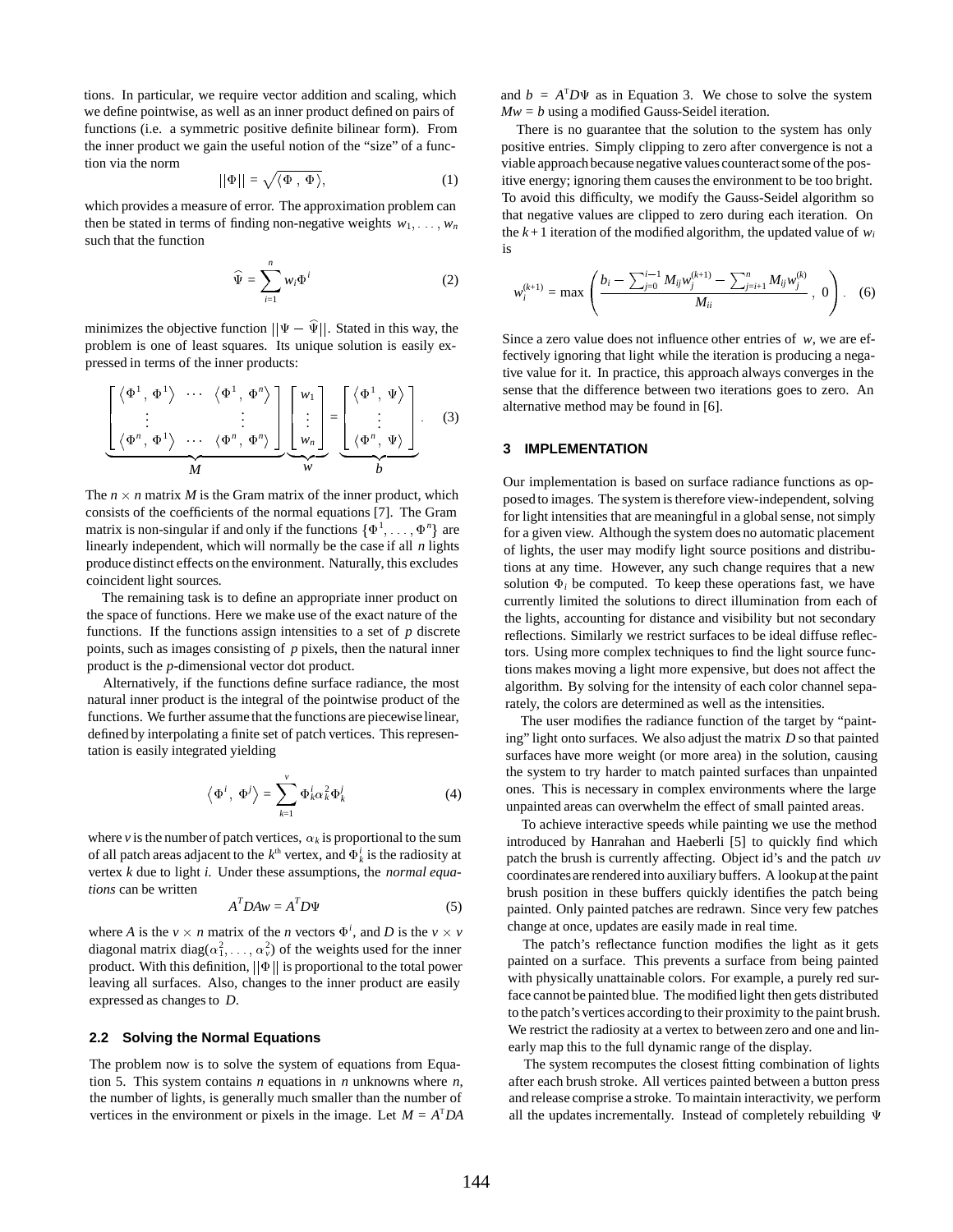(the target radiosities) and re-solving, however, we only change the elements corresponding to painted vertices and make incremental changes to the inner products. If  $\Delta \Psi$  is a vector of the changes to the radiosities with *p* non-zero terms, then

$$
b_{new} = A^{\mathrm{T}} D(\Psi + \Delta \Psi) = b_{old} + A^{\mathrm{T}} D \Delta \Psi.
$$
 (7)

Since  $\Delta \Psi$  is typically very sparse, we can update *b* with  $O(np)$  operations by ignoring all zero entries of  $\Delta \Psi$ . Since most of the environment hasn't changed, the old intensities provide a good initial guess for the modified Gauss-Seidel iteration and it converges quickly. We can similarly update the weight (i.e. effective area) of vertices. Consider changing the importance of one vertex. Let  $\Delta D$ be the diagonal matrix with its sole non-zero entry being the change in weight of the vertex. Then

$$
b_{new} = A^{T}(D + \Delta D)\Psi = b_{old} + A^{T}\Delta D\Psi.
$$
 (8)

Because  $\Delta D$  has only one non-zero entry,  $\Delta D\Psi$  has only one nonzero entry and  $b_{old}$  can be updated with  $O(n)$  operations. Changing the inner product, though, requires that *M* be updated as well. This can be done incrementally, observing that

$$
M_{new} = A^{T}(D + \Delta D)A = M_{old} + A^{T}\Delta DA.
$$
 (9)

Since  $\triangle$ *DA* has only one non-zero row, we need to look at only one column of  $A^T$  so we can do the multiplication in  $O(n^2)$  steps.

In addition to painting, the user can also interactively move and aim light sources. Changing a light requires recomputing the direct illumination due to that light. Since *A* changes, *M* must be recomputed as well; however the cost of recomputing a column of *A* greatly overshadows the matrix multiply used to determine *M*. Because this can take time for large environments, the user can defer these computations until all the lights have been satisfactorily placed.

The user may also move the camera interactively. Because we paint directly onto the geometry, painted surfaces are viewindependent. Also, since no directional effects are accounted for, the functions  $\Phi^i$  for each light are independent of the position and orientation of the camera. Therefore we need not recompute  $A =$  $|\Phi^1 \cdots \Phi^n|$  or re-solve for the light intensities as a result of moving the camera.

# **4 RESULTS**

We tested the system on a moderately complex environment consisting of polygonal meshes with about 19,000 polygons, 27,000 vertices, and 12 lights. Figure 1 shows the user's painted environment at the top and the system's solution on the bottom. A user can see both views at once while working to get immediate feedback on how closely the design is being met. Figure 2 shows the same environment with the same light positions but with different painted intensities and colors (left) and a distinct best approximation (middle). The lighting parameters determined by the interactive lighting design were then used to compute a ray traced solution, which is shown in Figure 2 (right). The large scale washes of color and illumination levels are captured well in the rendered image. The user can quickly and easily modify a design to have a very different appearance.

Figure 3 shows the screen during a painting session. The window in which the user paints is on the left and the best fit solution is on the right. Some of the support tools for choosing light to paint and positioning lights are also shown. In this design, 14 lights were placed in another environment of similar complexity.



Figure 1: Design (top) and associated best approximation (bottom).

# **5 CONCLUSIONS AND FUTURE WORK**

We have created an interactive system to help with lighting design in image synthesis by solving a restricted inverse lighting problem. The user paints an approximation of the desired result and the system computes light intensities and colors to match it. This approach can be more intuitive and easier to use than the usual direct edit– render cycle.

Given fixed geometry and a desired target, the problem of determining light intensities and colors can be solved in the least squares sense using a modified Gauss-Seidel algorithm. The method can be made more interactive by using incremental updates to the matrices and vectors involved in the solution process. Magnifying the effect of each brush stroke by increasing the weight of the affected vertices allows the user to make changes to the environment with relatively little effort.

Although they have received little attention in computer graphics, inverse lighting algorithms have great potential as design tools. Clearly there is much to do beyond automatic selection of light source intensities. Automatic light source placement would greatly increase the utility of the technique, but will require more elabo-